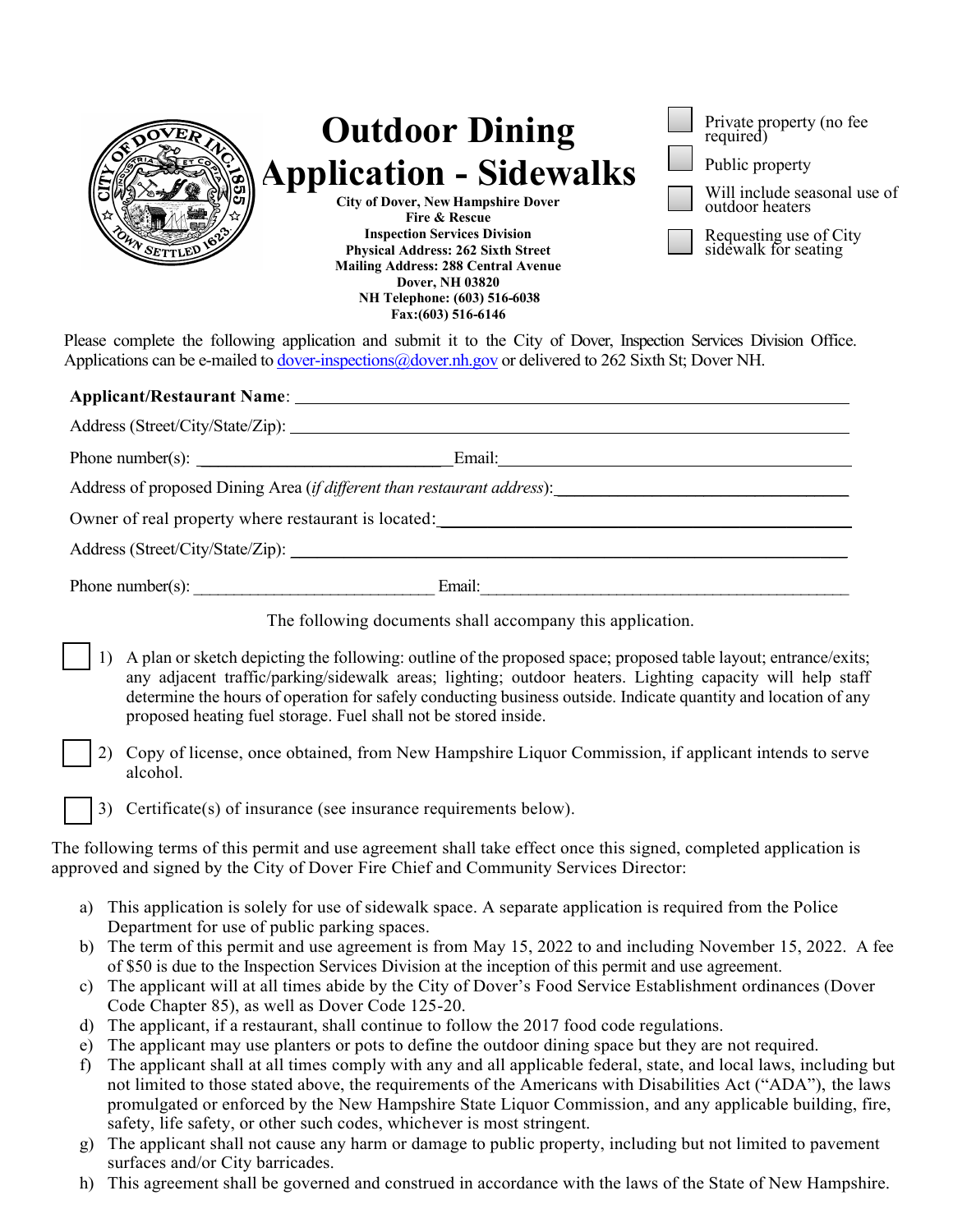- i) All documents accompanying or required by this permit and use agreement are incorporated herein as substantive terms and conditions. This permit and use agreement is expressly conditioned upon the representations and continuing validity of the aforesaid documents. If any such document or consent is revoked, terminated, suspended, or otherwise adversely impacted for any reason, the City reserves the right to revoke and terminate this permit and use agreement.
- j) The applicant agrees and acknowledges that its use of the sidewalk is at applicant's sole risk and liability. The applicant has the sole obligation to comply and ensure compliance with any and all applicable federal, state, or local law. The applicant agrees to and shall defend (with counsel acceptable to the City of Dover), indemnify, and hold harmless the City of Dover and the City of Dover's public officials, officers, employees, agents, and/or contractors (collectively "Indemnitees") for any injury, bodily injury, property damage, accident, fire, loss, theft or other casualty of any kind whatsoever, including but not limited to injuries or damages caused by or to customers/clients or to others or to real or personal property, which occurs or is alleged to have occur in relation to and/or arising out of (i) the exercise of any right or privilege or permission granted by this permit and use agreement once approved; and/or (ii) applicant's failure to comply with applicable federal, state, or local law, and/or (iii) the placement, location, efficacy, adequacy, condition, and/or suitability of any objects or equipment placed or used by applicant. Nothing within this agreement shall be deemed to constitute a waiver of any immunity of the City of Dover, which immunities are reserved to the City of Dover.
- k) If the outdoor dining area is on City of Dover property or any property controlled by the City of Dover, the applicant acknowledges and agrees that it shall secure and maintain the following policy or policies at no cost to the City of Dover for the duration of the use: (i) a General Liability Insurance policy with coverage of at least \$1,000,000 per occurrence and \$2,000,000 aggregate, and (ii) if alcohol is served by the applicant, a liquor liability endorsement including coverage of at least \$1,000,000 per occurrence and \$1,000,000 in the aggregate. The City of Dover shall be listed as an additional insured on all required policies of the applicant, which coverage shall apply on a primary and noncontributory basis, and, subject to the dollar amounts specified above, cover the City of Dover with the same scope of coverage provided to the licensee under the general liability policy without subjecting the City of Dover to any different or additional terms, conditions, limitations or exclusions. An insurance certificate shall be supplied to the City of Dover, proof of an endorsement or policy additional insured provisions confirming the City of Dover's additional insured status.
- l) Pursuant to RSA 72:23, I(b), the applicant shall, no later than the due date, pay all properly assessed real and personal property taxes on the sidewalk area they are using and occupying, to include all current and potential real and personal property taxes. The applicant shall pay real and personal property taxes on structures or improvements added by the applicant. Failure of the applicant to pay the duly assessed personal and real estate taxes when due shall be cause to terminate this permit and use agreement.
- m) The City has the right to amend or revoke this permit and use agreement for good cause, as well as the right to revoke any temporary licenses at any time for non-compliance, or for failure to meet any condition.

I/We have reviewed the foregoing and understand, acknowledge, and agree to the foregoing conditions and terms. I/We acknowledge that the failure to comply with outdoor dining requirements may result in the suspension/revocation of the outdoor dining permit.

Applicant Signature Date